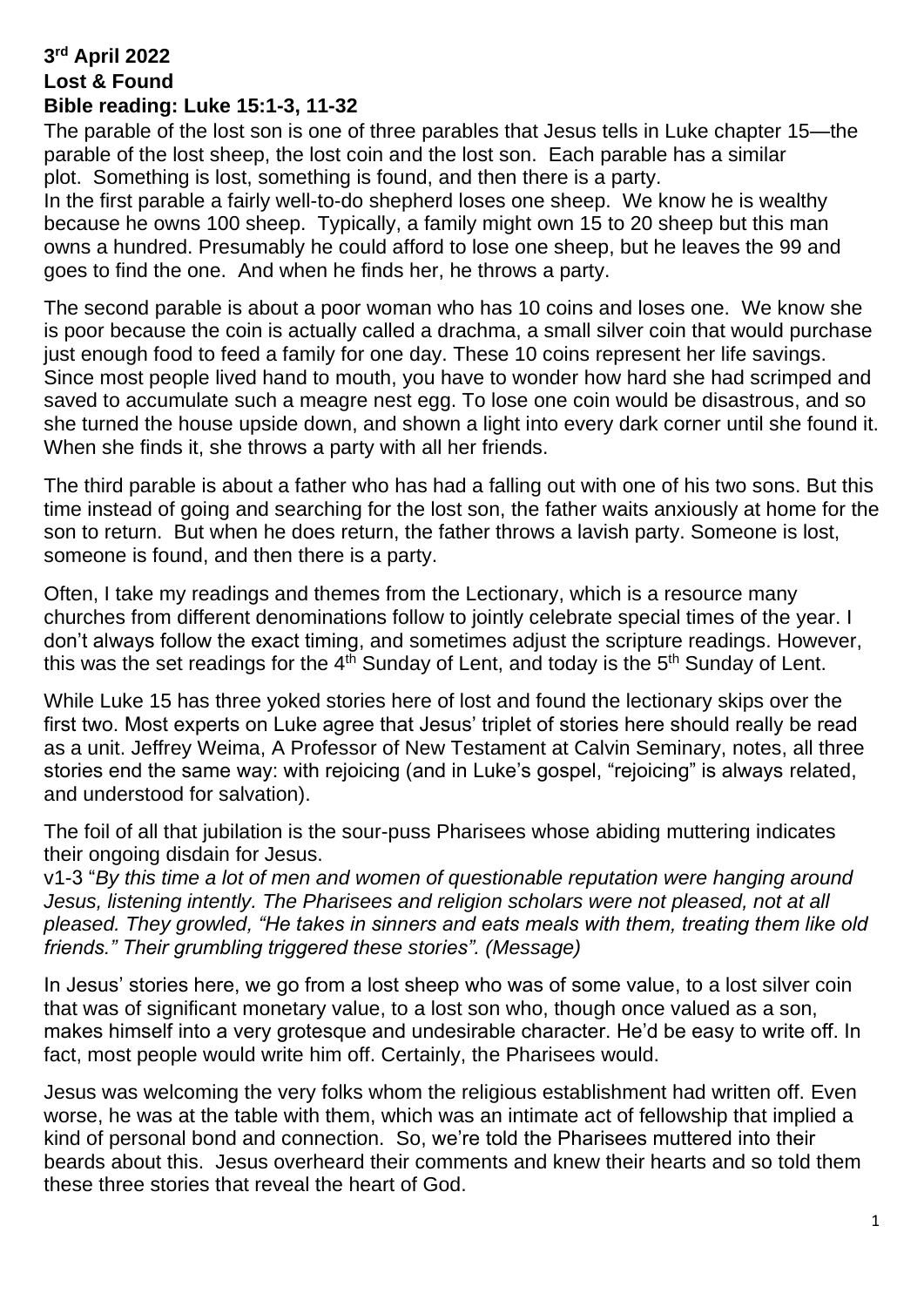And that's really what is going on in Luke 15: we're not here first of all being given stories of then, "*go and do likewise*" variety. The parable in verses 11-32 is not in Scripture first of all to encourage fathers to be forgiving of their naughty kids any more than the first two stories were an instruction to shepherds, or a cautionary tale to take better care of your money. No, all three reveal the heart of God—a heart that is broken clean in two by lostness, but a heart that sings with a joy as wide as the cosmos when even the silliest sheep, or the meanest of sons comes back and/or is found again.

As a Lenten text, Luke 15 reminds us that for all its sombre tones and focus on Jesus' grim sacrifice and suffering, Lent is also a season of joy for God. Every confessed sin, every ashsmudged forehead, every singing of the old hymn lyric, "*Were you their when they crucified my Lord"?* Sounds in God's ears like joy. Because each such sentiment is being prayed, uttered, and sung by people who "once were lost" but, "now are found"!

The phrase "Lenten Joy" may sound like an oxymoron (like "jumbo shrimp" or "deafening silence"). But it's not. As the writer to the Hebrews said, Jesus endured the hell of the cross and all his sufferings, not because he was tough, or merely bowing to the will of his Father. No, he endured it all, *"for the joy that was set before him."* Hebrews 12:2

Jesus begins this third parable with the younger son asking his father for an advance on his inheritance. In Jesus' shame-honour culture, asking a living parent for an early inheritance is rude. N. T. Wright explains that *"asking for his share before the father's death; it was the equivalent of saying 'I wish you were dead".* Children who make such a request lose their respect and honour, and their community ostracizes them. The parent's response to their children's request is usually a wave of great anger. Often parents and children cut all ties with each other because of such an insulting request.

Contrary to all expectations, the loving father agrees to divide the property between his two sons. I believe that Jesus' audience was shocked by the father's and his younger son's actions. No one should do such a thing. It takes the younger son a few days to gather everything he inherited and travel to a foreign country. It seems he wants to cut all family ties.

The younger son "*squanders his wealth in wild living*", v13 and when famine hits the country, he becomes hungry and hires himself out to one of the citizens to feed pigs. The younger son shames his father by reducing his status from a son of a large landowner to an unclean man feeding pigs. He becomes miserable. The young man "*came to his senses", v17* which means that he eventually repented. He, as Joel B. Green states, "*recognizes his loss of status, and the deteriorating social condition that developed from his series of actions*."

Returning home as a failure, a person is not well received in shame-honour cultures. In Jesus' culture, one would travel to a different country to work hard and succeed. If one returns home unsuccessful, he/she embarrasses their family.

In this culture, the word "fail" connotes shame and embarrassment. However, the younger son returns to his father. He accepts the consequences of his actions. *"But while he was still far off, his father saw him and was filled with compassion; he ran and put his arms around him and kissed him* "v20. Wright rightly explains that, "*in a culture where senior figures are far too dignified to run anywhere, this man takes to his heels as soon as he sees his young son dragging himself home."* I do not remember ever seeing my late father running. It is very unusual for senior women and men to run.

The loving father is thrilled to see his son. He ignores his cultural norms and runs to welcome, embrace, and kiss his son before the son can apologize. After the son's apology, the loving